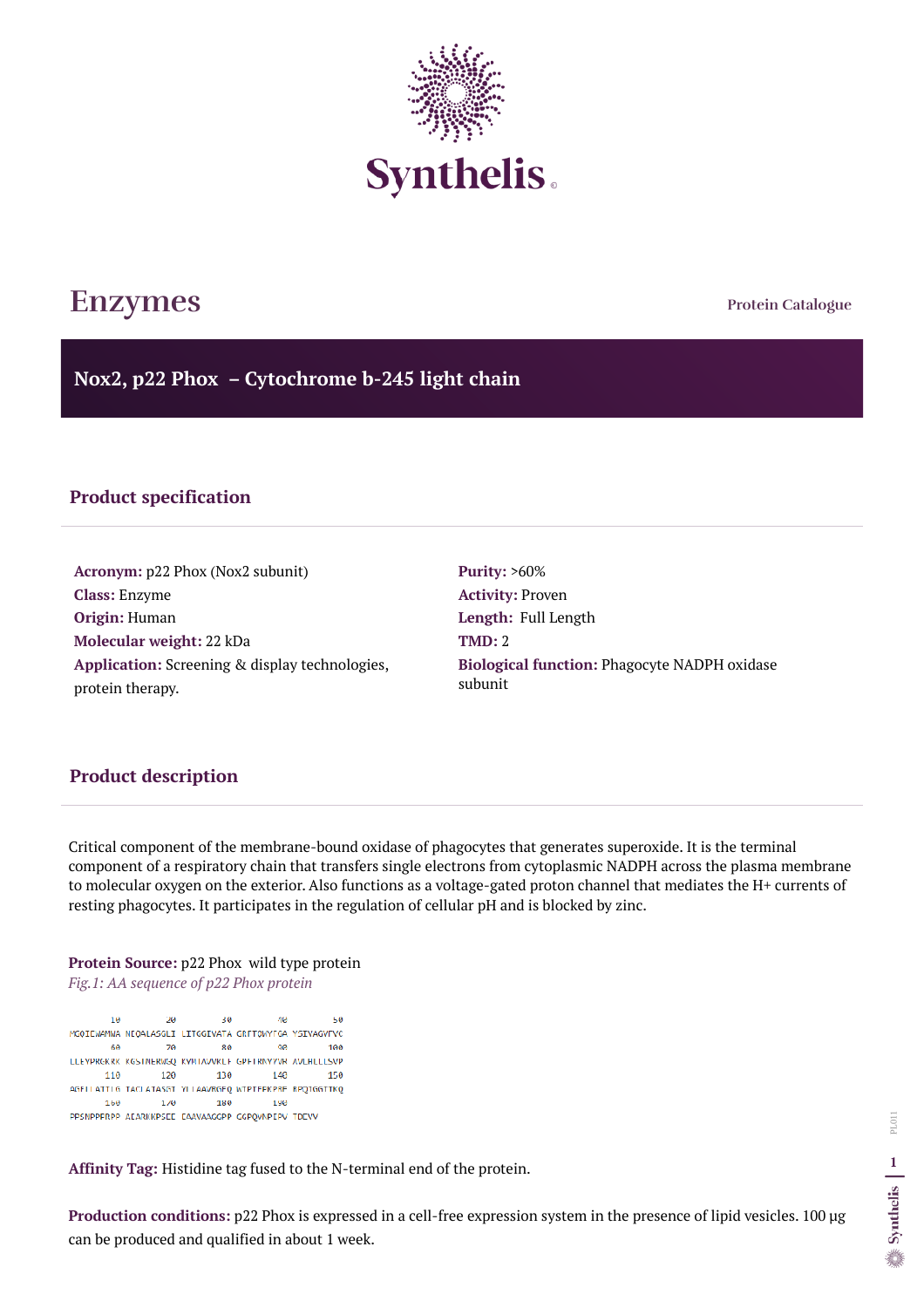Cell-free expression systems provide a real alternative for membrane protein expression, enabling the study of structure and function of membrane proteins.

#### **Methods:**

The Human p22 Phox protein was coexpressed with the Nox2 protein in Synthelis' cell-free system in the presence of liposomes to obtain proteoliposomes in a one-step reaction. The nitroblue tetrazolium (NBT) assay was used to assess the NADPH oxidase activity of PLs NOX2/p22phox.The nitroblue tetrazolium (NBT) test is an indirect marker of the oxygen-dependent bactericidal activity of the macrophages. NBT is a dye with low reduction potential and performs intensively stained products–formazanes. NBT is easily phagocytized by cells and is reduced to formazane inside mitochondrium.

#### **Results :**

The ability of the proteoliposomes to restore the in cellulo NADPH oxidase activity in the ROS-deficient macrophages has been analyzed. NBT test performed on X0-CGD macrophages treated with NOX2/p22phox liposomes during 24h showed a blue precipitate of formazan, revealing the production of ROS upon PMA (Phorbol Myristate Aetate) stimulation.



#### **Assessment of functionality**

## **Quality analysis**

**Purity:** Typically > 60% as determined by SDS-Page and Coomassie Blue staining.

**Purification procedure:** As standard, p22 Phox proteoliposomes are purified on a sucrose gradient. Further purification steps can be added if required.

*Fig.2: Proteoliposome p22 Phox after purification (Western blot identification).*



*Fig.3: Analysis of Nox2/p22phox liposomes functionality. A) Differential spectrum of purified cytochromeb558 (Nox2/ p22phox) in lipid vector. B) In vitro NADPH oxidase activity (in vitro assay).*